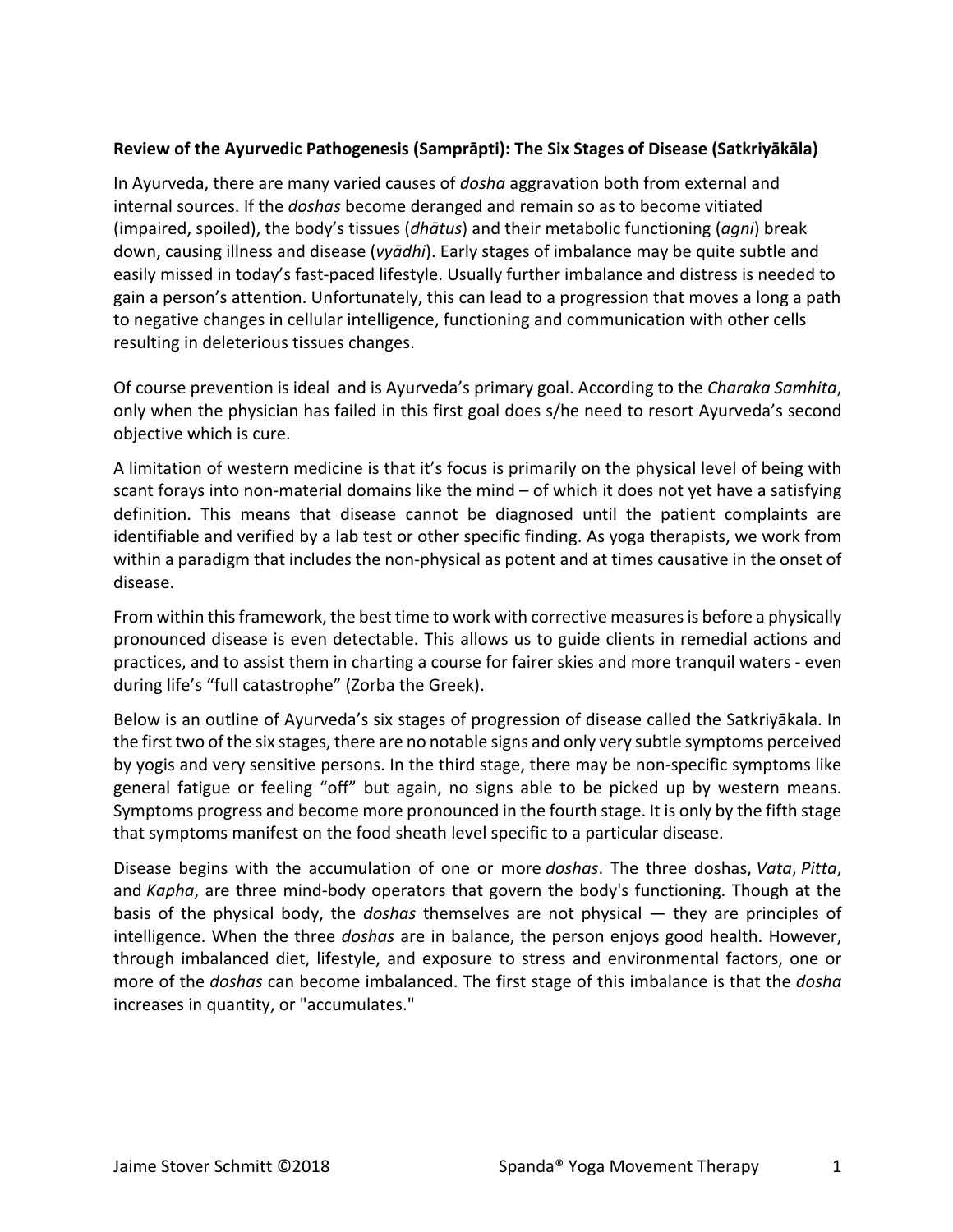#### **The Six Stages of Disease**

### *Stage One: Accumulation (Sanchaya)*

In this stage the aggravated *dosha* accumulates in its natural "seat" or "home". Symptoms are mild or irregular. If attention is paid, it is easy to restore balance to the affected *dosha(s)* at this point. For instance, at the site of each *doshas* home:

- *Vata* accumulates in the colon, nerves, or in empty spaces and channels of the body.
- *Pitta* accumulates in the digestive tract, eyes or skin.
- *Kapha* accumulates in the chest and in the fluids of the body, such as the joint fluids in circulatory ones.

# *Stage Two: Aggravation or Provocation (Prakopa)*

While Stage One involves a *quantitative* change in the *doshas* in that is accumulates at its site, this stage involves a *qualitative* change. Here the *dosha* is sometimes called "vitiated," or spoiled, or impaired. It is no longer functioning normally. During the second stage symptoms are more significant, but the provoked *dosha* can still be appeased. In Ayurveda this is usually done via the gastro-intestinal (GI) tract because all the *doshas* can be worked with there with relatively ease. The *doshas* are still in their own sites during these first two stages.

# *Stage Three: Dissemination or Spread (Prasara)*

If the *dosha* is still being aggravated, it will move out of its home and go to another site elsewhere in the body. This change marks the departure of the aggravated *dosha* from the GI tract, making returning it to normal harder to do. Not feeling well and having minor digestive changes or different eating and digestive patterns is an indication of this third stage. (ex. usually loving and tolerating lemon juice and suddenly finding it noxious.)

# *Stage Four: Localization (Stāna Samshraya)*

In this stage the *dosha* now localizes in a weaker tissue outside its main seat and begins to disrupt that tissue (*dhatu*) or organ function. If the *agni* or *tejas* in the target tissues or organ is strong and its channels of flow are in good enough shape, still the *dosha* may return to its site in the GI tract. This is immunity and why *tejas, ojas,* and *agni* are so important to promote at all levels and throughout all our tissues. If this is not the case, the aggravated *dosha* will move into that nonfortified space (*khāvaigunya* = defective space) and cause disruption of function.

In this explanation the microcirculatory channels (*srotas*) are mentioned and are a factor in the arrival of the physical level of disease. For instance, if there's a narrowed blood vessel or lymph channel in an area of the body, the *dosha* may settle there, then start to disrupt surrounding tissues.

*Ama*, the product of incomplete and thus imbalanced digestion, is conceived as channel blocking and sticky. The stickiness of *ama*, like sugary syrup in a petri dish, becomes a breeding ground for disease. For example, if heavy, cold *kapha* accumulates and disseminates with *ama* in channels of the head and neck, this is experienced as a scratchy throat and head heaviness.